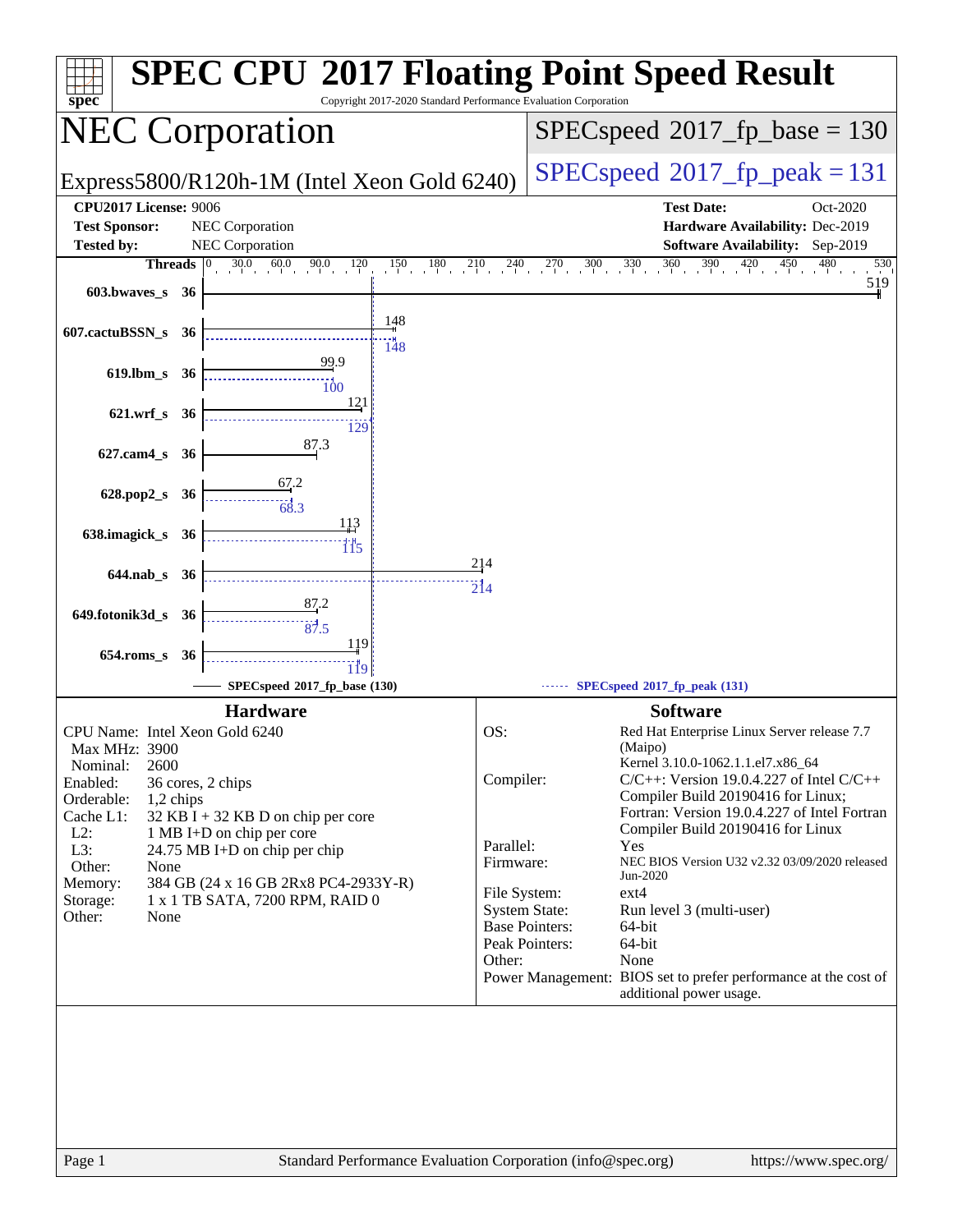

[654.roms\\_s](http://www.spec.org/auto/cpu2017/Docs/benchmarks/654.roms_s.html) 36 133 118 132 120 **[132](http://www.spec.org/auto/cpu2017/Docs/result-fields.html#Median) [119](http://www.spec.org/auto/cpu2017/Docs/result-fields.html#Median)** 36 **[133](http://www.spec.org/auto/cpu2017/Docs/result-fields.html#Median) [119](http://www.spec.org/auto/cpu2017/Docs/result-fields.html#Median)** 131 120 133 119 **[SPECspeed](http://www.spec.org/auto/cpu2017/Docs/result-fields.html#SPECspeed2017fpbase)[2017\\_fp\\_base =](http://www.spec.org/auto/cpu2017/Docs/result-fields.html#SPECspeed2017fpbase) 130**

**[SPECspeed](http://www.spec.org/auto/cpu2017/Docs/result-fields.html#SPECspeed2017fppeak)[2017\\_fp\\_peak =](http://www.spec.org/auto/cpu2017/Docs/result-fields.html#SPECspeed2017fppeak) 131**

Results appear in the [order in which they were run.](http://www.spec.org/auto/cpu2017/Docs/result-fields.html#RunOrder) Bold underlined text [indicates a median measurement](http://www.spec.org/auto/cpu2017/Docs/result-fields.html#Median).

#### **[Operating System Notes](http://www.spec.org/auto/cpu2017/Docs/result-fields.html#OperatingSystemNotes)**

Stack size set to unlimited using "ulimit -s unlimited"

#### **[Environment Variables Notes](http://www.spec.org/auto/cpu2017/Docs/result-fields.html#EnvironmentVariablesNotes)**

Environment variables set by runcpu before the start of the run: KMP\_AFFINITY = "granularity=fine,compact" LD\_LIBRARY\_PATH = "/home/cpu2017/lib/intel64" OMP\_STACKSIZE = "192M"

#### **[General Notes](http://www.spec.org/auto/cpu2017/Docs/result-fields.html#GeneralNotes)**

 Binaries compiled on a system with 1x Intel Core i9-7900X CPU + 32GB RAM memory using Redhat Enterprise Linux 7.5 Transparent Huge Pages enabled by default Prior to runcpu invocation Filesystem page cache synced and cleared with: sync; echo 3 > /proc/sys/vm/drop\_caches

 NA: The test sponsor attests, as of date of publication, that CVE-2017-5754 (Meltdown) is mitigated in the system as tested and documented. Yes: The test sponsor attests, as of date of publication, that CVE-2017-5753 (Spectre variant 1) is mitigated in the system as tested and documented. Yes: The test sponsor attests, as of date of publication, that CVE-2017-5715 (Spectre variant 2) is mitigated in the system as tested and documented.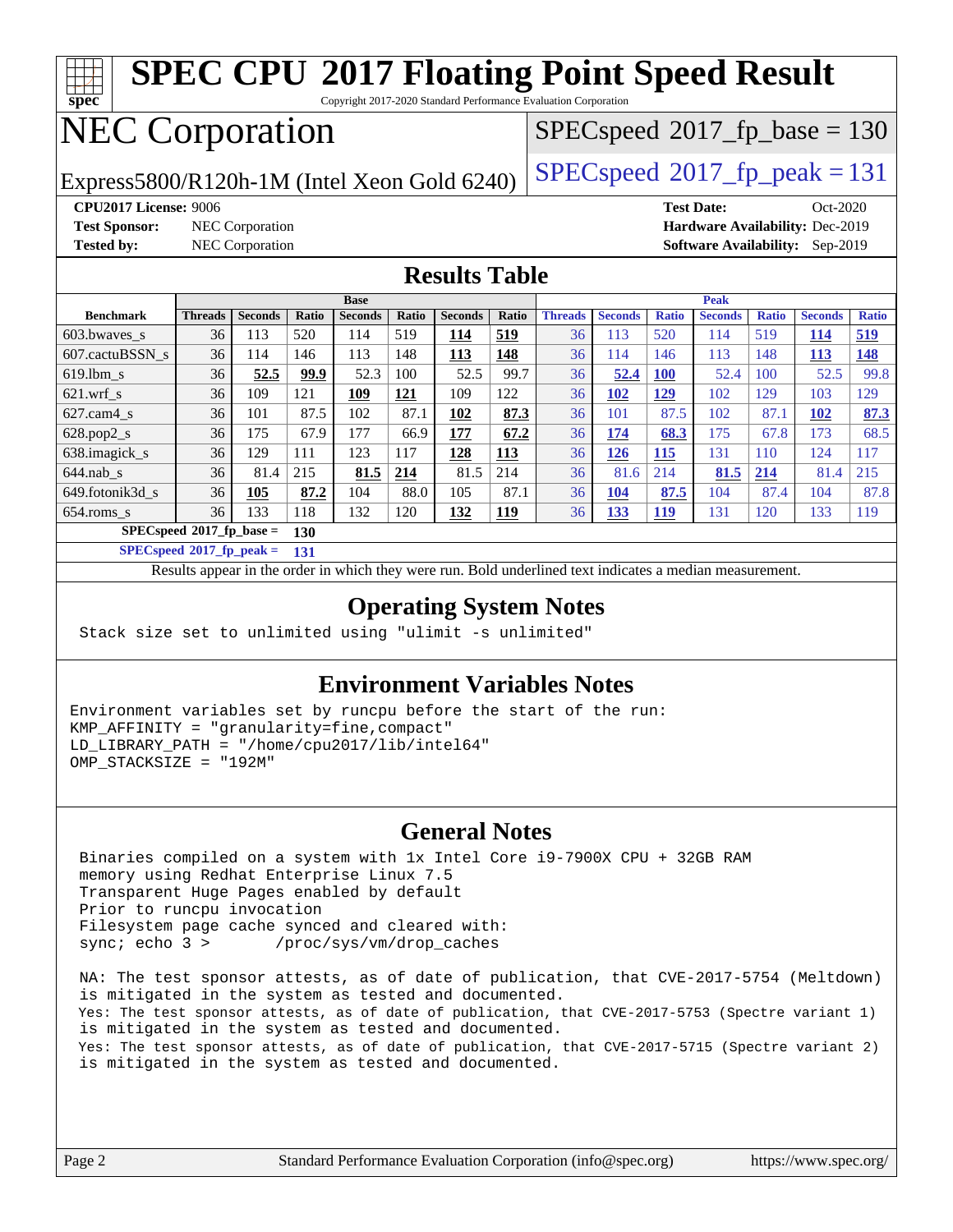| spec <sup>®</sup>                                                                                                                                                                                                                                                                                                                                                                                                                                                                                                                                                                                                                                                                                                                                                                                                                                                                                                          | Copyright 2017-2020 Standard Performance Evaluation Corporation                                                                                           | <b>SPEC CPU®2017 Floating Point Speed Result</b>                                                                                                                                                                                                                                                    |  |  |
|----------------------------------------------------------------------------------------------------------------------------------------------------------------------------------------------------------------------------------------------------------------------------------------------------------------------------------------------------------------------------------------------------------------------------------------------------------------------------------------------------------------------------------------------------------------------------------------------------------------------------------------------------------------------------------------------------------------------------------------------------------------------------------------------------------------------------------------------------------------------------------------------------------------------------|-----------------------------------------------------------------------------------------------------------------------------------------------------------|-----------------------------------------------------------------------------------------------------------------------------------------------------------------------------------------------------------------------------------------------------------------------------------------------------|--|--|
| <b>NEC Corporation</b>                                                                                                                                                                                                                                                                                                                                                                                                                                                                                                                                                                                                                                                                                                                                                                                                                                                                                                     |                                                                                                                                                           | $SPEC speed^{\circ}2017$ fp base = 130                                                                                                                                                                                                                                                              |  |  |
| Express5800/R120h-1M (Intel Xeon Gold 6240)                                                                                                                                                                                                                                                                                                                                                                                                                                                                                                                                                                                                                                                                                                                                                                                                                                                                                |                                                                                                                                                           | $SPEC speed^{\circ}2017$ fp peak = 131                                                                                                                                                                                                                                                              |  |  |
| <b>CPU2017 License: 9006</b><br><b>Test Sponsor:</b><br>NEC Corporation<br><b>Tested by:</b><br>NEC Corporation                                                                                                                                                                                                                                                                                                                                                                                                                                                                                                                                                                                                                                                                                                                                                                                                            |                                                                                                                                                           | <b>Test Date:</b><br>Oct-2020<br>Hardware Availability: Dec-2019<br><b>Software Availability:</b> Sep-2019                                                                                                                                                                                          |  |  |
|                                                                                                                                                                                                                                                                                                                                                                                                                                                                                                                                                                                                                                                                                                                                                                                                                                                                                                                            | <b>Platform Notes</b>                                                                                                                                     |                                                                                                                                                                                                                                                                                                     |  |  |
| BIOS Settings:<br>Thermal Configuration: Maximum Cooling<br>Workload Profile: General Peak Frequency Compute<br>Intel Hyper-Threading: Disabled<br>Memory Patrol Scrubbing: Disabled<br>LLC Dead Line Allocation: Disabled<br>LLC Prefetch: Enabled<br>Enhanced Processor Performance: Enabled<br>Workload Profile: Custom<br>Advanced Memory Protection: Advanced ECC Support<br>NUMA Group Size Optimization: Flat<br>Sysinfo program /home/cpu2017/bin/sysinfo<br>Rev: r6365 of 2019-08-21 295195f888a3d7edble6e46a485a0011<br>running on r120h1m Thu Oct 8 13:55:06 2020<br>SUT (System Under Test) info as seen by some common utilities.<br>For more information on this section, see<br>https://www.spec.org/cpu2017/Docs/config.html#sysinfo<br>From /proc/cpuinfo<br>model name : Intel(R) Xeon(R) Gold 6240 CPU @ 2.60GHz<br>"physical id"s (chips)<br>2<br>36 "processors"<br>cpu cores $: 18$<br>siblings : 18 |                                                                                                                                                           | cores, siblings (Caution: counting these is hw and system dependent. The following<br>excerpts from /proc/cpuinfo might not be reliable. Use with caution.)<br>physical 0: cores 0 1 2 3 4 8 9 10 11 16 17 18 19 20 24 25 26 27<br>physical 1: cores 0 1 2 3 4 8 9 10 11 16 17 18 19 20 24 25 26 27 |  |  |
| From 1scpu:<br>Architecture:<br>$CPU$ op-mode( $s$ ):<br>Byte Order:<br>CPU(s):<br>On-line $CPU(s)$ list:<br>Thread(s) per core:<br>$Core(s)$ per socket:<br>Socket(s):<br>NUMA node(s):<br>Vendor ID:<br>CPU family:<br>Model:<br>Model name:<br>Stepping:<br>CPU MHz:                                                                                                                                                                                                                                                                                                                                                                                                                                                                                                                                                                                                                                                    | x86 64<br>$32$ -bit, $64$ -bit<br>Little Endian<br>36<br>$0 - 35$<br>$\mathbf 1$<br>18<br>2<br>$\overline{2}$<br>GenuineIntel<br>6<br>85<br>6<br>2600.000 | $Intel(R) Xeon(R) Gold 6240 CPU @ 2.60GHz$                                                                                                                                                                                                                                                          |  |  |
| (Continued on next page)<br>Page 3<br>Standard Performance Evaluation Corporation (info@spec.org)<br>https://www.spec.org/                                                                                                                                                                                                                                                                                                                                                                                                                                                                                                                                                                                                                                                                                                                                                                                                 |                                                                                                                                                           |                                                                                                                                                                                                                                                                                                     |  |  |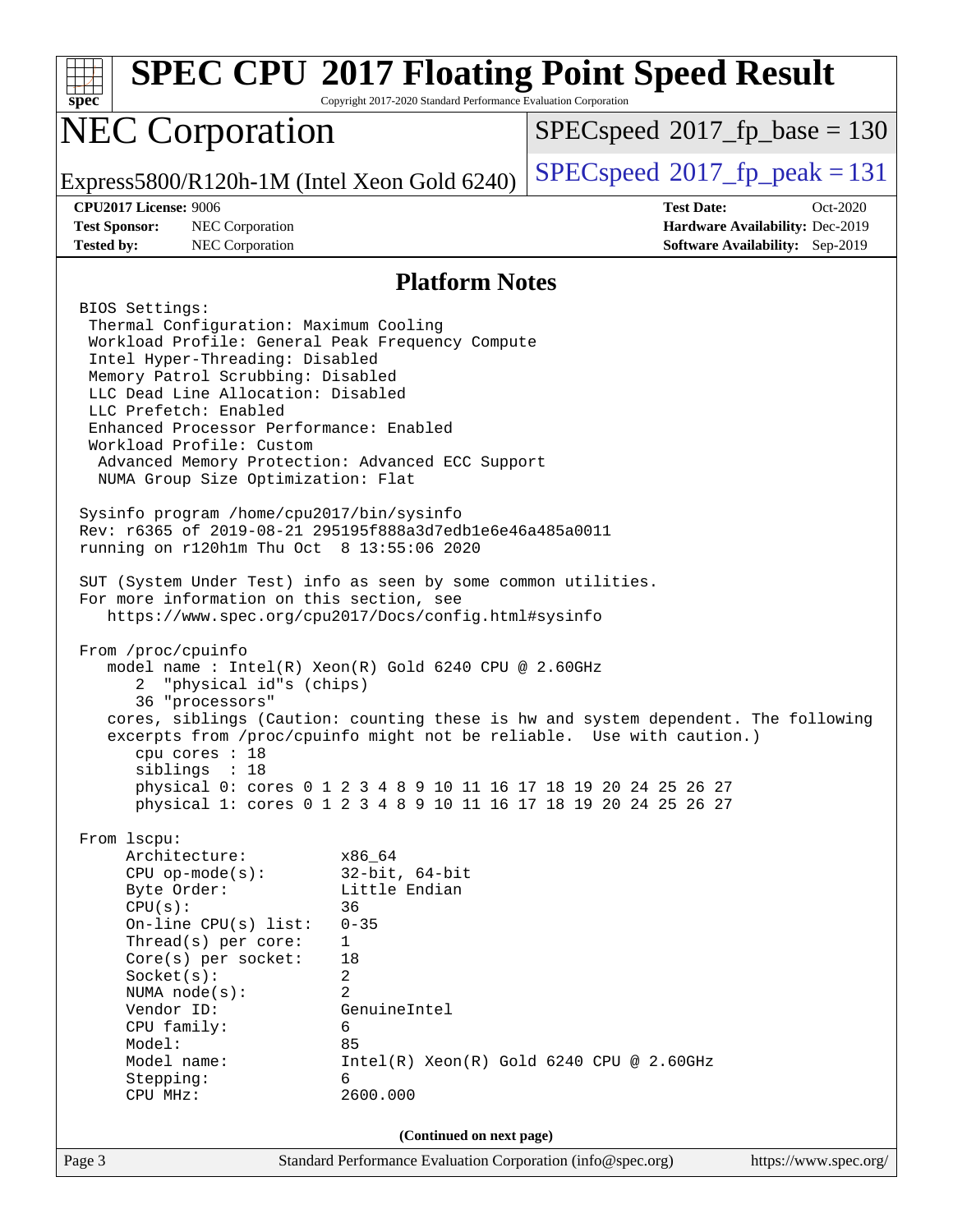

# **[SPEC CPU](http://www.spec.org/auto/cpu2017/Docs/result-fields.html#SPECCPU2017FloatingPointSpeedResult)[2017 Floating Point Speed Result](http://www.spec.org/auto/cpu2017/Docs/result-fields.html#SPECCPU2017FloatingPointSpeedResult)**

Copyright 2017-2020 Standard Performance Evaluation Corporation

# NEC Corporation

[SPECspeed](http://www.spec.org/auto/cpu2017/Docs/result-fields.html#SPECspeed2017fpbase)<sup>®</sup>2017 fp base = 130

Express5800/R120h-1M (Intel Xeon Gold 6240)  $\left|$  [SPECspeed](http://www.spec.org/auto/cpu2017/Docs/result-fields.html#SPECspeed2017fppeak)<sup>®</sup>[2017\\_fp\\_peak = 1](http://www.spec.org/auto/cpu2017/Docs/result-fields.html#SPECspeed2017fppeak)31

**[Test Sponsor:](http://www.spec.org/auto/cpu2017/Docs/result-fields.html#TestSponsor)** NEC Corporation **[Hardware Availability:](http://www.spec.org/auto/cpu2017/Docs/result-fields.html#HardwareAvailability)** Dec-2019

**[CPU2017 License:](http://www.spec.org/auto/cpu2017/Docs/result-fields.html#CPU2017License)** 9006 **[Test Date:](http://www.spec.org/auto/cpu2017/Docs/result-fields.html#TestDate)** Oct-2020 **[Tested by:](http://www.spec.org/auto/cpu2017/Docs/result-fields.html#Testedby)** NEC Corporation **[Software Availability:](http://www.spec.org/auto/cpu2017/Docs/result-fields.html#SoftwareAvailability)** Sep-2019

#### **[Platform Notes \(Continued\)](http://www.spec.org/auto/cpu2017/Docs/result-fields.html#PlatformNotes)**

| BogoMIPS:               | 5200.00   |
|-------------------------|-----------|
| Virtualization:         | $VT - x$  |
| $L1d$ cache:            | 32K       |
| Lli cache:              | 32K       |
| $L2$ cache:             | 1024K     |
| $L3$ cache:             | 25344K    |
| NUMA $node0$ $CPU(s)$ : | $0 - 17$  |
| NUMA nodel CPU(s):      | $18 - 35$ |
|                         |           |

Flags: fpu vme de pse tsc msr pae mce cx8 apic sep mtrr pge mca cmov pat pse36 clflush dts acpi mmx fxsr sse sse2 ss ht tm pbe syscall nx pdpe1gb rdtscp lm constant\_tsc art arch\_perfmon pebs bts rep\_good nopl xtopology nonstop\_tsc aperfmperf eagerfpu pni pclmulqdq dtes64 monitor ds\_cpl vmx smx est tm2 ssse3 sdbg fma cx16 xtpr pdcm pcid dca sse4\_1 sse4\_2 x2apic movbe popcnt tsc\_deadline\_timer aes xsave avx f16c rdrand lahf\_lm abm 3dnowprefetch epb cat\_l3 cdp\_l3 invpcid\_single intel\_ppin intel\_pt ssbd mba ibrs ibpb stibp ibrs\_enhanced tpr\_shadow vnmi flexpriority ept vpid fsgsbase tsc\_adjust bmi1 hle avx2 smep bmi2 erms invpcid rtm cqm mpx rdt\_a avx512f avx512dq rdseed adx smap clflushopt clwb avx512cd avx512bw avx512vl xsaveopt xsavec xgetbv1 cqm\_llc cqm\_occup\_llc cqm\_mbm\_total cqm\_mbm\_local dtherm ida arat pln pts pku ospke avx512\_vnni md\_clear spec\_ctrl intel\_stibp flush\_l1d arch\_capabilities

```
 /proc/cpuinfo cache data
cache size : 25344 KB
```
 From numactl --hardware WARNING: a numactl 'node' might or might not correspond to a physical chip. available: 2 nodes (0-1) node 0 cpus: 0 1 2 3 4 5 6 7 8 9 10 11 12 13 14 15 16 17 node 0 size: 196264 MB node 0 free: 191564 MB node 1 cpus: 18 19 20 21 22 23 24 25 26 27 28 29 30 31 32 33 34 35 node 1 size: 196607 MB node 1 free: 192150 MB node distances: node 0 1 0: 10 21 1: 21 10 From /proc/meminfo MemTotal: 395923496 kB HugePages\_Total: 0 Hugepagesize: 2048 kB From /etc/\*release\* /etc/\*version\* os-release: NAME="Red Hat Enterprise Linux Server" VERSION="7.7 (Maipo)"

**(Continued on next page)**

Page 4 Standard Performance Evaluation Corporation [\(info@spec.org\)](mailto:info@spec.org) <https://www.spec.org/>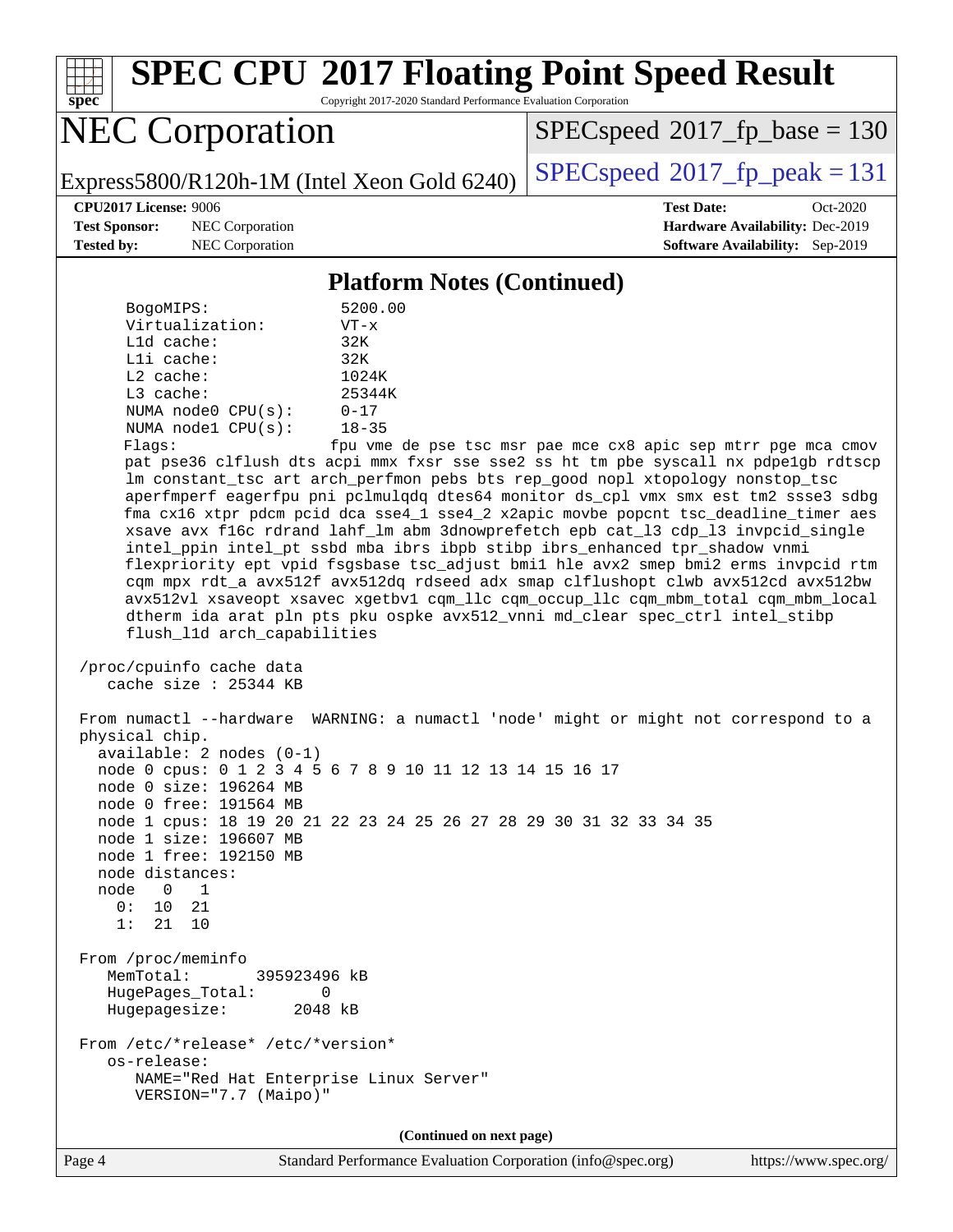| <b>SPEC CPU®2017 Floating Point Speed Result</b><br>Copyright 2017-2020 Standard Performance Evaluation Corporation<br>$spec^*$                                                                                                                                                                                                                                                                                                                                                                                                                                                                     |                                                                                                                                                                                   |  |  |  |  |  |
|-----------------------------------------------------------------------------------------------------------------------------------------------------------------------------------------------------------------------------------------------------------------------------------------------------------------------------------------------------------------------------------------------------------------------------------------------------------------------------------------------------------------------------------------------------------------------------------------------------|-----------------------------------------------------------------------------------------------------------------------------------------------------------------------------------|--|--|--|--|--|
| <b>NEC Corporation</b>                                                                                                                                                                                                                                                                                                                                                                                                                                                                                                                                                                              | $SPEC speed^{\circ}2017\_fp\_base = 130$                                                                                                                                          |  |  |  |  |  |
| Express5800/R120h-1M (Intel Xeon Gold 6240)                                                                                                                                                                                                                                                                                                                                                                                                                                                                                                                                                         | $SPEC speed^{\circ}2017$ fp peak = 131                                                                                                                                            |  |  |  |  |  |
| CPU2017 License: 9006<br><b>Test Sponsor:</b><br>NEC Corporation<br><b>Tested by:</b><br>NEC Corporation                                                                                                                                                                                                                                                                                                                                                                                                                                                                                            | <b>Test Date:</b><br>$Oct-2020$<br>Hardware Availability: Dec-2019<br><b>Software Availability:</b> Sep-2019                                                                      |  |  |  |  |  |
| <b>Platform Notes (Continued)</b>                                                                                                                                                                                                                                                                                                                                                                                                                                                                                                                                                                   |                                                                                                                                                                                   |  |  |  |  |  |
| $ID="rhe1"$<br>ID_LIKE="fedora"<br>VARIANT="Server"<br>VARIANT_ID="server"<br>VERSION_ID="7.7"<br>PRETTY_NAME="Red Hat Enterprise Linux Server 7.7 (Maipo)"<br>redhat-release: Red Hat Enterprise Linux Server release 7.7 (Maipo)<br>system-release: Red Hat Enterprise Linux Server release 7.7 (Maipo)<br>system-release-cpe: cpe:/o:redhat:enterprise_linux:7.7:ga:server<br>uname $-a$ :<br>Linux r120hlm 3.10.0-1062.1.1.el7.x86_64 #1 SMP Tue Aug 13 18:39:59 UTC 2019 x86_64<br>x86_64 x86_64 GNU/Linux<br>Kernel self-reported vulnerability status:<br>CVE-2018-3620 (L1 Terminal Fault): | Not affected                                                                                                                                                                      |  |  |  |  |  |
| Microarchitectural Data Sampling:<br>CVE-2017-5754 (Meltdown):<br>CVE-2018-3639 (Speculative Store Bypass): Mitigation: Speculative Store Bypass disabled<br>CVE-2017-5753 (Spectre variant 1):<br>$CVE-2017-5715$ (Spectre variant 2):                                                                                                                                                                                                                                                                                                                                                             | Not affected<br>Not affected<br>via prctl and seccomp<br>Mitigation: Load fences, usercopy/swapgs<br>barriers and __user pointer sanitization<br>Mitigation: Full retpoline, IBPB |  |  |  |  |  |
| run-level 3 Oct 8 13:49                                                                                                                                                                                                                                                                                                                                                                                                                                                                                                                                                                             |                                                                                                                                                                                   |  |  |  |  |  |
| SPEC is set to: /home/cpu2017<br>Type Size Used Avail Use% Mounted on<br>Filesystem<br>/dev/sda3<br>ext4 908G 184G 678G 22% /                                                                                                                                                                                                                                                                                                                                                                                                                                                                       |                                                                                                                                                                                   |  |  |  |  |  |
| From /sys/devices/virtual/dmi/id<br>NEC U32 03/09/2020<br>BIOS:<br>Vendor: NEC<br>Product: Express5800/R120h-1M<br>Serial: JPN0084094                                                                                                                                                                                                                                                                                                                                                                                                                                                               |                                                                                                                                                                                   |  |  |  |  |  |
| Additional information from dmidecode follows. WARNING: Use caution when you interpret<br>this section. The 'dmidecode' program reads system data which is "intended to allow<br>hardware to be accurately determined", but the intent may not be met, as there are<br>frequent changes to hardware, firmware, and the "DMTF SMBIOS" standard.<br>Memory:<br>24x HPE P03050-091 16 GB 2 rank 2933                                                                                                                                                                                                   |                                                                                                                                                                                   |  |  |  |  |  |
| (End of data from sysinfo program)                                                                                                                                                                                                                                                                                                                                                                                                                                                                                                                                                                  |                                                                                                                                                                                   |  |  |  |  |  |
|                                                                                                                                                                                                                                                                                                                                                                                                                                                                                                                                                                                                     |                                                                                                                                                                                   |  |  |  |  |  |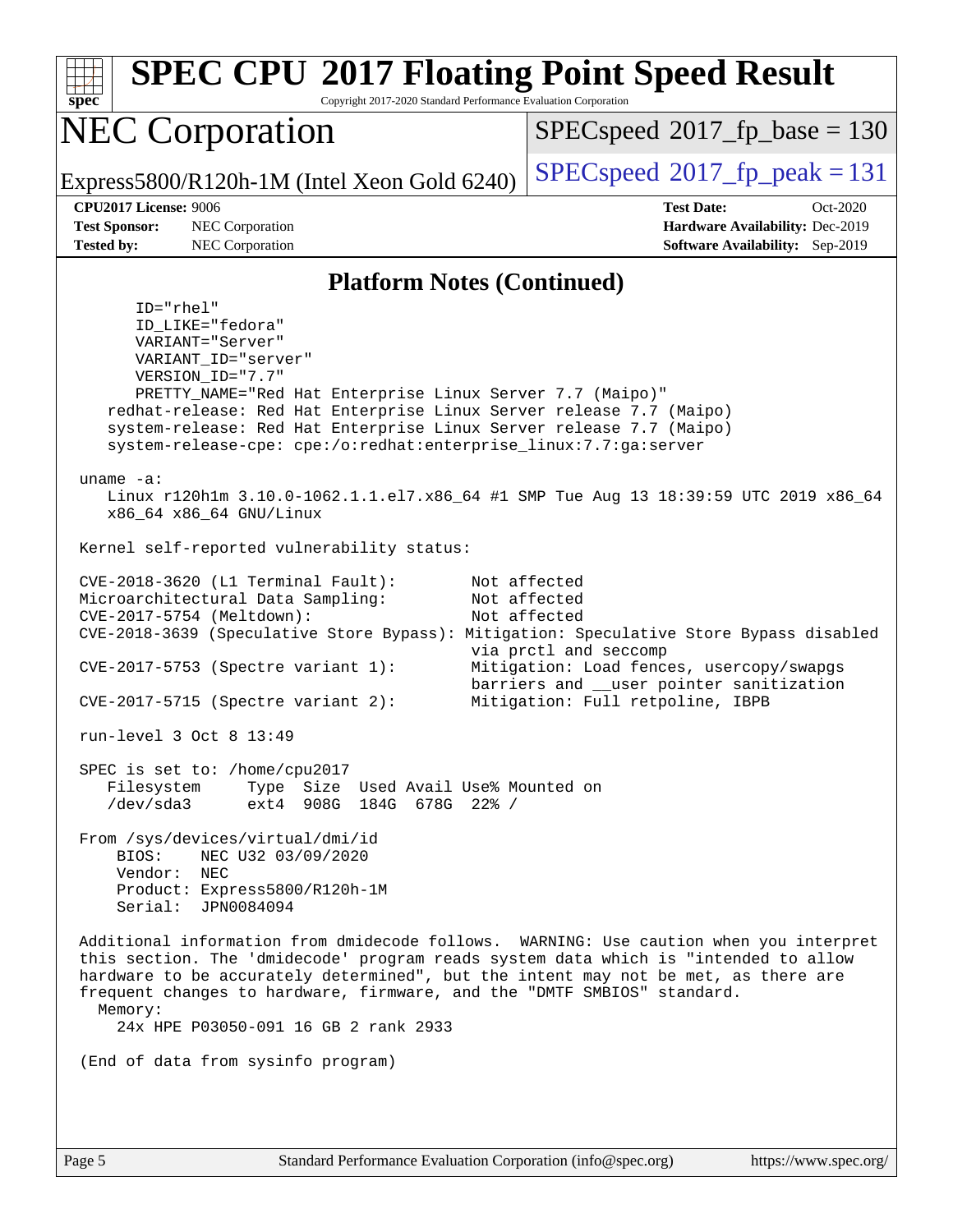| <b>NEC Corporation</b>                                                                                                                                                                                                                                                                                                                                                                                                                                                                                                                                               | Copyright 2017-2020 Standard Performance Evaluation Corporation<br>$SPEC speed^{\circ}2017$ fp base = 130 |  |  |  |  |
|----------------------------------------------------------------------------------------------------------------------------------------------------------------------------------------------------------------------------------------------------------------------------------------------------------------------------------------------------------------------------------------------------------------------------------------------------------------------------------------------------------------------------------------------------------------------|-----------------------------------------------------------------------------------------------------------|--|--|--|--|
| Express5800/R120h-1M (Intel Xeon Gold 6240)                                                                                                                                                                                                                                                                                                                                                                                                                                                                                                                          | $SPEC speed^{\circ}2017$ _fp_peak = 131                                                                   |  |  |  |  |
| <b>CPU2017 License: 9006</b><br><b>Test Sponsor:</b><br><b>NEC</b> Corporation<br>NEC Corporation<br><b>Tested by:</b>                                                                                                                                                                                                                                                                                                                                                                                                                                               | <b>Test Date:</b><br>Oct-2020<br>Hardware Availability: Dec-2019<br>Software Availability: Sep-2019       |  |  |  |  |
| <b>Compiler Version Notes</b>                                                                                                                                                                                                                                                                                                                                                                                                                                                                                                                                        |                                                                                                           |  |  |  |  |
| 619.1bm_s(base, peak) 638.imagick_s(base, peak)<br>C<br>644.nab_s(base, peak)                                                                                                                                                                                                                                                                                                                                                                                                                                                                                        |                                                                                                           |  |  |  |  |
| Intel(R) C Intel(R) 64 Compiler for applications running on Intel(R) 64,<br>Version 19.0.4.227 Build 20190416<br>Copyright (C) 1985-2019 Intel Corporation. All rights reserved.                                                                                                                                                                                                                                                                                                                                                                                     |                                                                                                           |  |  |  |  |
| $C++$ , C, Fortran   607.cactuBSSN_s(base, peak)                                                                                                                                                                                                                                                                                                                                                                                                                                                                                                                     |                                                                                                           |  |  |  |  |
| Intel(R) $C++$ Intel(R) 64 Compiler for applications running on Intel(R) 64,<br>Version 19.0.4.227 Build 20190416<br>Copyright (C) 1985-2019 Intel Corporation. All rights reserved.<br>Intel(R) C Intel(R) 64 Compiler for applications running on Intel(R) 64,<br>Version 19.0.4.227 Build 20190416<br>Copyright (C) 1985-2019 Intel Corporation. All rights reserved.<br>$Intel(R)$ Fortran Intel(R) 64 Compiler for applications running on Intel(R)<br>64, Version 19.0.4.227 Build 20190416<br>Copyright (C) 1985-2019 Intel Corporation. All rights reserved. |                                                                                                           |  |  |  |  |
| 603.bwaves_s(base, peak) 649.fotonik3d_s(base, peak)<br>Fortran<br>654.roms_s(base, peak)                                                                                                                                                                                                                                                                                                                                                                                                                                                                            |                                                                                                           |  |  |  |  |
| Intel(R) Fortran Intel(R) 64 Compiler for applications running on $Intel(R)$<br>64, Version 19.0.4.227 Build 20190416<br>Copyright (C) 1985-2019 Intel Corporation. All rights reserved.<br>__________________                                                                                                                                                                                                                                                                                                                                                       |                                                                                                           |  |  |  |  |
| 621.wrf_s(base, peak) 627.cam4_s(base, peak)<br>Fortran, C<br>$  628.pop2_s(base, peak)$                                                                                                                                                                                                                                                                                                                                                                                                                                                                             |                                                                                                           |  |  |  |  |
| $Intel(R)$ Fortran Intel(R) 64 Compiler for applications running on Intel(R)<br>64, Version 19.0.4.227 Build 20190416<br>Copyright (C) 1985-2019 Intel Corporation. All rights reserved.<br>Intel(R) C Intel(R) 64 Compiler for applications running on Intel(R) 64,<br>Version 19.0.4.227 Build 20190416<br>Copyright (C) 1985-2019 Intel Corporation. All rights reserved.                                                                                                                                                                                         |                                                                                                           |  |  |  |  |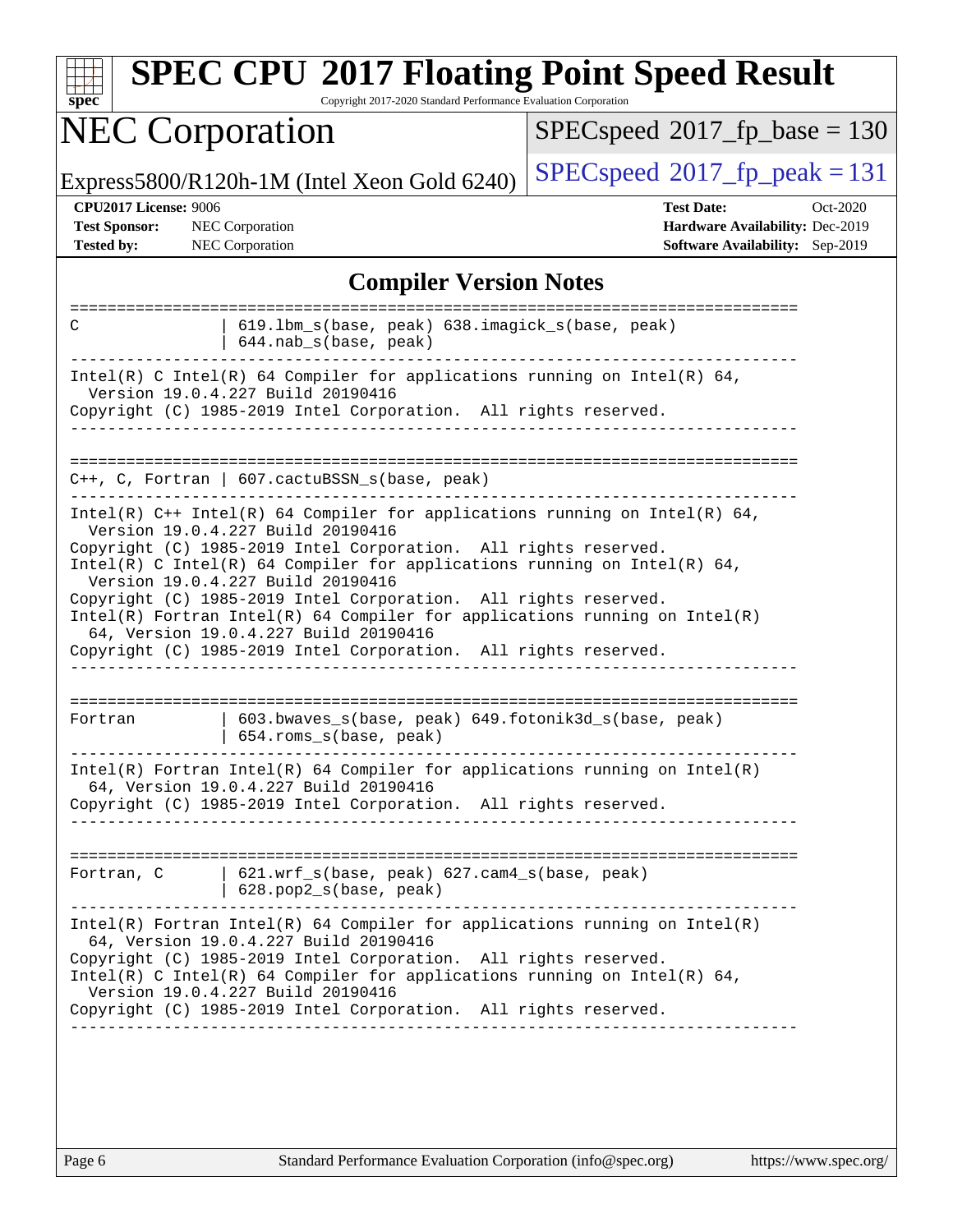

# **[SPEC CPU](http://www.spec.org/auto/cpu2017/Docs/result-fields.html#SPECCPU2017FloatingPointSpeedResult)[2017 Floating Point Speed Result](http://www.spec.org/auto/cpu2017/Docs/result-fields.html#SPECCPU2017FloatingPointSpeedResult)**

Copyright 2017-2020 Standard Performance Evaluation Corporation

## NEC Corporation

[SPECspeed](http://www.spec.org/auto/cpu2017/Docs/result-fields.html#SPECspeed2017fpbase)<sup>®</sup>2017 fp base = 130

Express5800/R120h-1M (Intel Xeon Gold 6240)  $\left|$  [SPECspeed](http://www.spec.org/auto/cpu2017/Docs/result-fields.html#SPECspeed2017fppeak)<sup>®</sup>[2017\\_fp\\_peak = 1](http://www.spec.org/auto/cpu2017/Docs/result-fields.html#SPECspeed2017fppeak)31

**[Test Sponsor:](http://www.spec.org/auto/cpu2017/Docs/result-fields.html#TestSponsor)** NEC Corporation **[Hardware Availability:](http://www.spec.org/auto/cpu2017/Docs/result-fields.html#HardwareAvailability)** Dec-2019 **[Tested by:](http://www.spec.org/auto/cpu2017/Docs/result-fields.html#Testedby)** NEC Corporation **[Software Availability:](http://www.spec.org/auto/cpu2017/Docs/result-fields.html#SoftwareAvailability)** Sep-2019

**[CPU2017 License:](http://www.spec.org/auto/cpu2017/Docs/result-fields.html#CPU2017License)** 9006 **[Test Date:](http://www.spec.org/auto/cpu2017/Docs/result-fields.html#TestDate)** Oct-2020

#### **[Base Compiler Invocation](http://www.spec.org/auto/cpu2017/Docs/result-fields.html#BaseCompilerInvocation)**

[C benchmarks:](http://www.spec.org/auto/cpu2017/Docs/result-fields.html#Cbenchmarks) [icc -m64 -std=c11](http://www.spec.org/cpu2017/results/res2020q4/cpu2017-20201012-24177.flags.html#user_CCbase_intel_icc_64bit_c11_33ee0cdaae7deeeab2a9725423ba97205ce30f63b9926c2519791662299b76a0318f32ddfffdc46587804de3178b4f9328c46fa7c2b0cd779d7a61945c91cd35)

[Fortran benchmarks](http://www.spec.org/auto/cpu2017/Docs/result-fields.html#Fortranbenchmarks): [ifort -m64](http://www.spec.org/cpu2017/results/res2020q4/cpu2017-20201012-24177.flags.html#user_FCbase_intel_ifort_64bit_24f2bb282fbaeffd6157abe4f878425411749daecae9a33200eee2bee2fe76f3b89351d69a8130dd5949958ce389cf37ff59a95e7a40d588e8d3a57e0c3fd751)

[Benchmarks using both Fortran and C:](http://www.spec.org/auto/cpu2017/Docs/result-fields.html#BenchmarksusingbothFortranandC) [ifort -m64](http://www.spec.org/cpu2017/results/res2020q4/cpu2017-20201012-24177.flags.html#user_CC_FCbase_intel_ifort_64bit_24f2bb282fbaeffd6157abe4f878425411749daecae9a33200eee2bee2fe76f3b89351d69a8130dd5949958ce389cf37ff59a95e7a40d588e8d3a57e0c3fd751) [icc -m64 -std=c11](http://www.spec.org/cpu2017/results/res2020q4/cpu2017-20201012-24177.flags.html#user_CC_FCbase_intel_icc_64bit_c11_33ee0cdaae7deeeab2a9725423ba97205ce30f63b9926c2519791662299b76a0318f32ddfffdc46587804de3178b4f9328c46fa7c2b0cd779d7a61945c91cd35)

[Benchmarks using Fortran, C, and C++:](http://www.spec.org/auto/cpu2017/Docs/result-fields.html#BenchmarksusingFortranCandCXX) [icpc -m64](http://www.spec.org/cpu2017/results/res2020q4/cpu2017-20201012-24177.flags.html#user_CC_CXX_FCbase_intel_icpc_64bit_4ecb2543ae3f1412ef961e0650ca070fec7b7afdcd6ed48761b84423119d1bf6bdf5cad15b44d48e7256388bc77273b966e5eb805aefd121eb22e9299b2ec9d9) [icc -m64 -std=c11](http://www.spec.org/cpu2017/results/res2020q4/cpu2017-20201012-24177.flags.html#user_CC_CXX_FCbase_intel_icc_64bit_c11_33ee0cdaae7deeeab2a9725423ba97205ce30f63b9926c2519791662299b76a0318f32ddfffdc46587804de3178b4f9328c46fa7c2b0cd779d7a61945c91cd35) [ifort -m64](http://www.spec.org/cpu2017/results/res2020q4/cpu2017-20201012-24177.flags.html#user_CC_CXX_FCbase_intel_ifort_64bit_24f2bb282fbaeffd6157abe4f878425411749daecae9a33200eee2bee2fe76f3b89351d69a8130dd5949958ce389cf37ff59a95e7a40d588e8d3a57e0c3fd751)

#### **[Base Portability Flags](http://www.spec.org/auto/cpu2017/Docs/result-fields.html#BasePortabilityFlags)**

 603.bwaves\_s: [-DSPEC\\_LP64](http://www.spec.org/cpu2017/results/res2020q4/cpu2017-20201012-24177.flags.html#suite_basePORTABILITY603_bwaves_s_DSPEC_LP64) 607.cactuBSSN\_s: [-DSPEC\\_LP64](http://www.spec.org/cpu2017/results/res2020q4/cpu2017-20201012-24177.flags.html#suite_basePORTABILITY607_cactuBSSN_s_DSPEC_LP64) 619.lbm\_s: [-DSPEC\\_LP64](http://www.spec.org/cpu2017/results/res2020q4/cpu2017-20201012-24177.flags.html#suite_basePORTABILITY619_lbm_s_DSPEC_LP64) 621.wrf\_s: [-DSPEC\\_LP64](http://www.spec.org/cpu2017/results/res2020q4/cpu2017-20201012-24177.flags.html#suite_basePORTABILITY621_wrf_s_DSPEC_LP64) [-DSPEC\\_CASE\\_FLAG](http://www.spec.org/cpu2017/results/res2020q4/cpu2017-20201012-24177.flags.html#b621.wrf_s_baseCPORTABILITY_DSPEC_CASE_FLAG) [-convert big\\_endian](http://www.spec.org/cpu2017/results/res2020q4/cpu2017-20201012-24177.flags.html#user_baseFPORTABILITY621_wrf_s_convert_big_endian_c3194028bc08c63ac5d04de18c48ce6d347e4e562e8892b8bdbdc0214820426deb8554edfa529a3fb25a586e65a3d812c835984020483e7e73212c4d31a38223) 627.cam4\_s: [-DSPEC\\_LP64](http://www.spec.org/cpu2017/results/res2020q4/cpu2017-20201012-24177.flags.html#suite_basePORTABILITY627_cam4_s_DSPEC_LP64) [-DSPEC\\_CASE\\_FLAG](http://www.spec.org/cpu2017/results/res2020q4/cpu2017-20201012-24177.flags.html#b627.cam4_s_baseCPORTABILITY_DSPEC_CASE_FLAG) 628.pop2\_s: [-DSPEC\\_LP64](http://www.spec.org/cpu2017/results/res2020q4/cpu2017-20201012-24177.flags.html#suite_basePORTABILITY628_pop2_s_DSPEC_LP64) [-DSPEC\\_CASE\\_FLAG](http://www.spec.org/cpu2017/results/res2020q4/cpu2017-20201012-24177.flags.html#b628.pop2_s_baseCPORTABILITY_DSPEC_CASE_FLAG) [-convert big\\_endian](http://www.spec.org/cpu2017/results/res2020q4/cpu2017-20201012-24177.flags.html#user_baseFPORTABILITY628_pop2_s_convert_big_endian_c3194028bc08c63ac5d04de18c48ce6d347e4e562e8892b8bdbdc0214820426deb8554edfa529a3fb25a586e65a3d812c835984020483e7e73212c4d31a38223) [-assume byterecl](http://www.spec.org/cpu2017/results/res2020q4/cpu2017-20201012-24177.flags.html#user_baseFPORTABILITY628_pop2_s_assume_byterecl_7e47d18b9513cf18525430bbf0f2177aa9bf368bc7a059c09b2c06a34b53bd3447c950d3f8d6c70e3faf3a05c8557d66a5798b567902e8849adc142926523472) 638.imagick\_s: [-DSPEC\\_LP64](http://www.spec.org/cpu2017/results/res2020q4/cpu2017-20201012-24177.flags.html#suite_basePORTABILITY638_imagick_s_DSPEC_LP64) 644.nab\_s: [-DSPEC\\_LP64](http://www.spec.org/cpu2017/results/res2020q4/cpu2017-20201012-24177.flags.html#suite_basePORTABILITY644_nab_s_DSPEC_LP64) 649.fotonik3d\_s: [-DSPEC\\_LP64](http://www.spec.org/cpu2017/results/res2020q4/cpu2017-20201012-24177.flags.html#suite_basePORTABILITY649_fotonik3d_s_DSPEC_LP64) 654.roms\_s: [-DSPEC\\_LP64](http://www.spec.org/cpu2017/results/res2020q4/cpu2017-20201012-24177.flags.html#suite_basePORTABILITY654_roms_s_DSPEC_LP64)

### **[Base Optimization Flags](http://www.spec.org/auto/cpu2017/Docs/result-fields.html#BaseOptimizationFlags)**

#### [C benchmarks](http://www.spec.org/auto/cpu2017/Docs/result-fields.html#Cbenchmarks): [-xCORE-AVX512](http://www.spec.org/cpu2017/results/res2020q4/cpu2017-20201012-24177.flags.html#user_CCbase_f-xCORE-AVX512) [-ipo](http://www.spec.org/cpu2017/results/res2020q4/cpu2017-20201012-24177.flags.html#user_CCbase_f-ipo) [-O3](http://www.spec.org/cpu2017/results/res2020q4/cpu2017-20201012-24177.flags.html#user_CCbase_f-O3) [-no-prec-div](http://www.spec.org/cpu2017/results/res2020q4/cpu2017-20201012-24177.flags.html#user_CCbase_f-no-prec-div) [-qopt-prefetch](http://www.spec.org/cpu2017/results/res2020q4/cpu2017-20201012-24177.flags.html#user_CCbase_f-qopt-prefetch) [-ffinite-math-only](http://www.spec.org/cpu2017/results/res2020q4/cpu2017-20201012-24177.flags.html#user_CCbase_f_finite_math_only_cb91587bd2077682c4b38af759c288ed7c732db004271a9512da14a4f8007909a5f1427ecbf1a0fb78ff2a814402c6114ac565ca162485bbcae155b5e4258871) [-qopt-mem-layout-trans=4](http://www.spec.org/cpu2017/results/res2020q4/cpu2017-20201012-24177.flags.html#user_CCbase_f-qopt-mem-layout-trans_fa39e755916c150a61361b7846f310bcdf6f04e385ef281cadf3647acec3f0ae266d1a1d22d972a7087a248fd4e6ca390a3634700869573d231a252c784941a8) [-qopenmp](http://www.spec.org/cpu2017/results/res2020q4/cpu2017-20201012-24177.flags.html#user_CCbase_qopenmp_16be0c44f24f464004c6784a7acb94aca937f053568ce72f94b139a11c7c168634a55f6653758ddd83bcf7b8463e8028bb0b48b77bcddc6b78d5d95bb1df2967) [-DSPEC\\_OPENMP](http://www.spec.org/cpu2017/results/res2020q4/cpu2017-20201012-24177.flags.html#suite_CCbase_DSPEC_OPENMP) [Fortran benchmarks](http://www.spec.org/auto/cpu2017/Docs/result-fields.html#Fortranbenchmarks): -DSPEC OPENMP [-xCORE-AVX512](http://www.spec.org/cpu2017/results/res2020q4/cpu2017-20201012-24177.flags.html#user_FCbase_f-xCORE-AVX512) [-ipo](http://www.spec.org/cpu2017/results/res2020q4/cpu2017-20201012-24177.flags.html#user_FCbase_f-ipo) [-O3](http://www.spec.org/cpu2017/results/res2020q4/cpu2017-20201012-24177.flags.html#user_FCbase_f-O3) [-no-prec-div](http://www.spec.org/cpu2017/results/res2020q4/cpu2017-20201012-24177.flags.html#user_FCbase_f-no-prec-div) [-qopt-prefetch](http://www.spec.org/cpu2017/results/res2020q4/cpu2017-20201012-24177.flags.html#user_FCbase_f-qopt-prefetch) [-ffinite-math-only](http://www.spec.org/cpu2017/results/res2020q4/cpu2017-20201012-24177.flags.html#user_FCbase_f_finite_math_only_cb91587bd2077682c4b38af759c288ed7c732db004271a9512da14a4f8007909a5f1427ecbf1a0fb78ff2a814402c6114ac565ca162485bbcae155b5e4258871) [-qopt-mem-layout-trans=4](http://www.spec.org/cpu2017/results/res2020q4/cpu2017-20201012-24177.flags.html#user_FCbase_f-qopt-mem-layout-trans_fa39e755916c150a61361b7846f310bcdf6f04e385ef281cadf3647acec3f0ae266d1a1d22d972a7087a248fd4e6ca390a3634700869573d231a252c784941a8) [-qopenmp](http://www.spec.org/cpu2017/results/res2020q4/cpu2017-20201012-24177.flags.html#user_FCbase_qopenmp_16be0c44f24f464004c6784a7acb94aca937f053568ce72f94b139a11c7c168634a55f6653758ddd83bcf7b8463e8028bb0b48b77bcddc6b78d5d95bb1df2967) [-nostandard-realloc-lhs](http://www.spec.org/cpu2017/results/res2020q4/cpu2017-20201012-24177.flags.html#user_FCbase_f_2003_std_realloc_82b4557e90729c0f113870c07e44d33d6f5a304b4f63d4c15d2d0f1fab99f5daaed73bdb9275d9ae411527f28b936061aa8b9c8f2d63842963b95c9dd6426b8a) [Benchmarks using both Fortran and C](http://www.spec.org/auto/cpu2017/Docs/result-fields.html#BenchmarksusingbothFortranandC): [-xCORE-AVX512](http://www.spec.org/cpu2017/results/res2020q4/cpu2017-20201012-24177.flags.html#user_CC_FCbase_f-xCORE-AVX512) [-ipo](http://www.spec.org/cpu2017/results/res2020q4/cpu2017-20201012-24177.flags.html#user_CC_FCbase_f-ipo) [-O3](http://www.spec.org/cpu2017/results/res2020q4/cpu2017-20201012-24177.flags.html#user_CC_FCbase_f-O3) [-no-prec-div](http://www.spec.org/cpu2017/results/res2020q4/cpu2017-20201012-24177.flags.html#user_CC_FCbase_f-no-prec-div) [-qopt-prefetch](http://www.spec.org/cpu2017/results/res2020q4/cpu2017-20201012-24177.flags.html#user_CC_FCbase_f-qopt-prefetch) [-ffinite-math-only](http://www.spec.org/cpu2017/results/res2020q4/cpu2017-20201012-24177.flags.html#user_CC_FCbase_f_finite_math_only_cb91587bd2077682c4b38af759c288ed7c732db004271a9512da14a4f8007909a5f1427ecbf1a0fb78ff2a814402c6114ac565ca162485bbcae155b5e4258871) [-qopt-mem-layout-trans=4](http://www.spec.org/cpu2017/results/res2020q4/cpu2017-20201012-24177.flags.html#user_CC_FCbase_f-qopt-mem-layout-trans_fa39e755916c150a61361b7846f310bcdf6f04e385ef281cadf3647acec3f0ae266d1a1d22d972a7087a248fd4e6ca390a3634700869573d231a252c784941a8) [-qopenmp](http://www.spec.org/cpu2017/results/res2020q4/cpu2017-20201012-24177.flags.html#user_CC_FCbase_qopenmp_16be0c44f24f464004c6784a7acb94aca937f053568ce72f94b139a11c7c168634a55f6653758ddd83bcf7b8463e8028bb0b48b77bcddc6b78d5d95bb1df2967) [-DSPEC\\_OPENMP](http://www.spec.org/cpu2017/results/res2020q4/cpu2017-20201012-24177.flags.html#suite_CC_FCbase_DSPEC_OPENMP) [-nostandard-realloc-lhs](http://www.spec.org/cpu2017/results/res2020q4/cpu2017-20201012-24177.flags.html#user_CC_FCbase_f_2003_std_realloc_82b4557e90729c0f113870c07e44d33d6f5a304b4f63d4c15d2d0f1fab99f5daaed73bdb9275d9ae411527f28b936061aa8b9c8f2d63842963b95c9dd6426b8a) **(Continued on next page)**

Page 7 Standard Performance Evaluation Corporation [\(info@spec.org\)](mailto:info@spec.org) <https://www.spec.org/>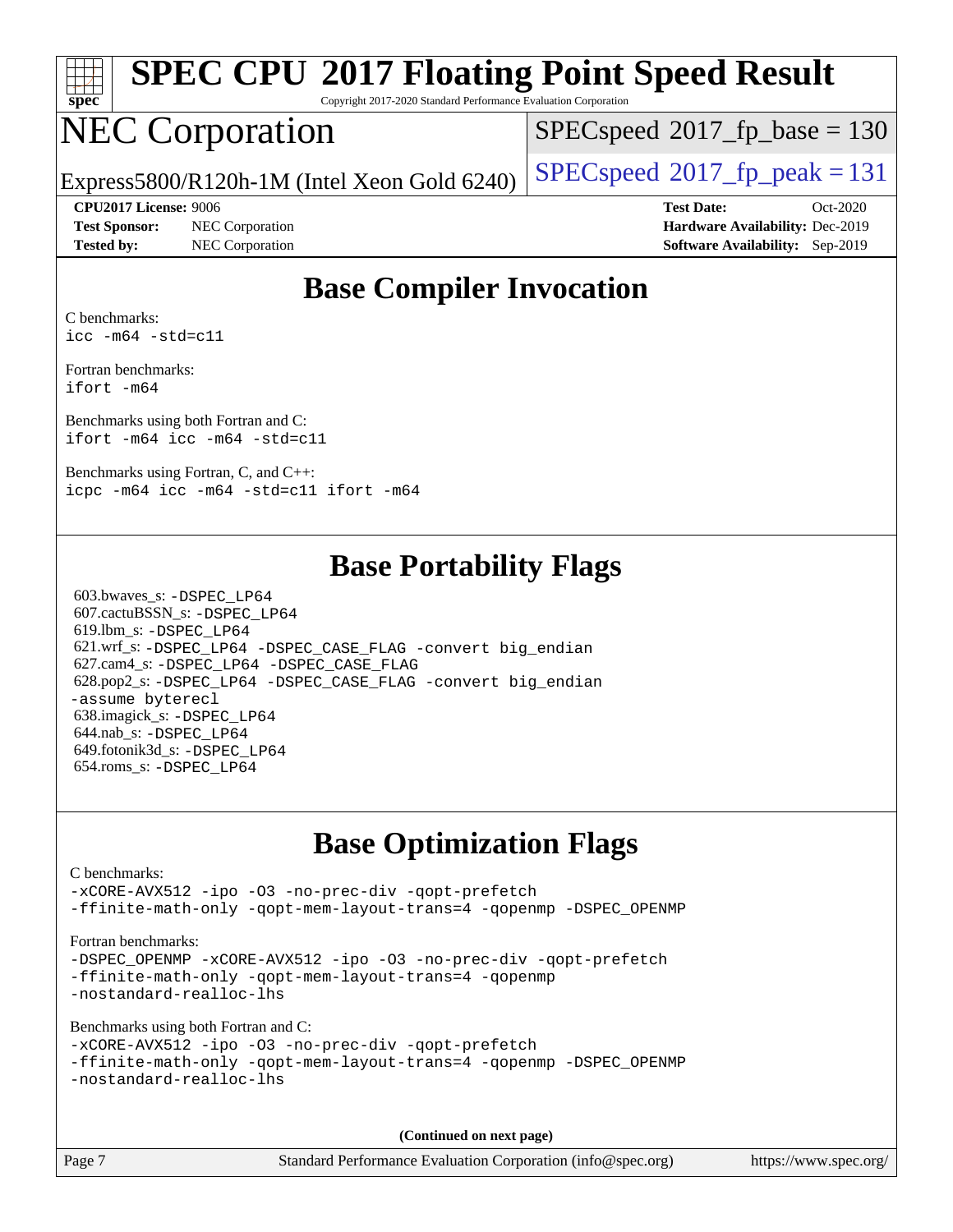

# **[SPEC CPU](http://www.spec.org/auto/cpu2017/Docs/result-fields.html#SPECCPU2017FloatingPointSpeedResult)[2017 Floating Point Speed Result](http://www.spec.org/auto/cpu2017/Docs/result-fields.html#SPECCPU2017FloatingPointSpeedResult)**

Copyright 2017-2020 Standard Performance Evaluation Corporation

# NEC Corporation

[SPECspeed](http://www.spec.org/auto/cpu2017/Docs/result-fields.html#SPECspeed2017fpbase)<sup>®</sup>2017 fp base = 130

Express5800/R120h-1M (Intel Xeon Gold 6240)  $\left|$  [SPECspeed](http://www.spec.org/auto/cpu2017/Docs/result-fields.html#SPECspeed2017fppeak)<sup>®</sup>[2017\\_fp\\_peak = 1](http://www.spec.org/auto/cpu2017/Docs/result-fields.html#SPECspeed2017fppeak)31

**[Test Sponsor:](http://www.spec.org/auto/cpu2017/Docs/result-fields.html#TestSponsor)** NEC Corporation **[Hardware Availability:](http://www.spec.org/auto/cpu2017/Docs/result-fields.html#HardwareAvailability)** Dec-2019 **[Tested by:](http://www.spec.org/auto/cpu2017/Docs/result-fields.html#Testedby)** NEC Corporation **[Software Availability:](http://www.spec.org/auto/cpu2017/Docs/result-fields.html#SoftwareAvailability)** Sep-2019

**[CPU2017 License:](http://www.spec.org/auto/cpu2017/Docs/result-fields.html#CPU2017License)** 9006 **[Test Date:](http://www.spec.org/auto/cpu2017/Docs/result-fields.html#TestDate)** Oct-2020

## **[Base Optimization Flags \(Continued\)](http://www.spec.org/auto/cpu2017/Docs/result-fields.html#BaseOptimizationFlags)**

[Benchmarks using Fortran, C, and C++:](http://www.spec.org/auto/cpu2017/Docs/result-fields.html#BenchmarksusingFortranCandCXX)

[-xCORE-AVX512](http://www.spec.org/cpu2017/results/res2020q4/cpu2017-20201012-24177.flags.html#user_CC_CXX_FCbase_f-xCORE-AVX512) [-ipo](http://www.spec.org/cpu2017/results/res2020q4/cpu2017-20201012-24177.flags.html#user_CC_CXX_FCbase_f-ipo) [-O3](http://www.spec.org/cpu2017/results/res2020q4/cpu2017-20201012-24177.flags.html#user_CC_CXX_FCbase_f-O3) [-no-prec-div](http://www.spec.org/cpu2017/results/res2020q4/cpu2017-20201012-24177.flags.html#user_CC_CXX_FCbase_f-no-prec-div) [-qopt-prefetch](http://www.spec.org/cpu2017/results/res2020q4/cpu2017-20201012-24177.flags.html#user_CC_CXX_FCbase_f-qopt-prefetch)

[-ffinite-math-only](http://www.spec.org/cpu2017/results/res2020q4/cpu2017-20201012-24177.flags.html#user_CC_CXX_FCbase_f_finite_math_only_cb91587bd2077682c4b38af759c288ed7c732db004271a9512da14a4f8007909a5f1427ecbf1a0fb78ff2a814402c6114ac565ca162485bbcae155b5e4258871) [-qopt-mem-layout-trans=4](http://www.spec.org/cpu2017/results/res2020q4/cpu2017-20201012-24177.flags.html#user_CC_CXX_FCbase_f-qopt-mem-layout-trans_fa39e755916c150a61361b7846f310bcdf6f04e385ef281cadf3647acec3f0ae266d1a1d22d972a7087a248fd4e6ca390a3634700869573d231a252c784941a8) [-qopenmp](http://www.spec.org/cpu2017/results/res2020q4/cpu2017-20201012-24177.flags.html#user_CC_CXX_FCbase_qopenmp_16be0c44f24f464004c6784a7acb94aca937f053568ce72f94b139a11c7c168634a55f6653758ddd83bcf7b8463e8028bb0b48b77bcddc6b78d5d95bb1df2967) [-DSPEC\\_OPENMP](http://www.spec.org/cpu2017/results/res2020q4/cpu2017-20201012-24177.flags.html#suite_CC_CXX_FCbase_DSPEC_OPENMP) [-nostandard-realloc-lhs](http://www.spec.org/cpu2017/results/res2020q4/cpu2017-20201012-24177.flags.html#user_CC_CXX_FCbase_f_2003_std_realloc_82b4557e90729c0f113870c07e44d33d6f5a304b4f63d4c15d2d0f1fab99f5daaed73bdb9275d9ae411527f28b936061aa8b9c8f2d63842963b95c9dd6426b8a)

## **[Peak Compiler Invocation](http://www.spec.org/auto/cpu2017/Docs/result-fields.html#PeakCompilerInvocation)**

[C benchmarks](http://www.spec.org/auto/cpu2017/Docs/result-fields.html#Cbenchmarks): [icc -m64 -std=c11](http://www.spec.org/cpu2017/results/res2020q4/cpu2017-20201012-24177.flags.html#user_CCpeak_intel_icc_64bit_c11_33ee0cdaae7deeeab2a9725423ba97205ce30f63b9926c2519791662299b76a0318f32ddfffdc46587804de3178b4f9328c46fa7c2b0cd779d7a61945c91cd35)

[Fortran benchmarks](http://www.spec.org/auto/cpu2017/Docs/result-fields.html#Fortranbenchmarks): [ifort -m64](http://www.spec.org/cpu2017/results/res2020q4/cpu2017-20201012-24177.flags.html#user_FCpeak_intel_ifort_64bit_24f2bb282fbaeffd6157abe4f878425411749daecae9a33200eee2bee2fe76f3b89351d69a8130dd5949958ce389cf37ff59a95e7a40d588e8d3a57e0c3fd751)

[Benchmarks using both Fortran and C](http://www.spec.org/auto/cpu2017/Docs/result-fields.html#BenchmarksusingbothFortranandC): [ifort -m64](http://www.spec.org/cpu2017/results/res2020q4/cpu2017-20201012-24177.flags.html#user_CC_FCpeak_intel_ifort_64bit_24f2bb282fbaeffd6157abe4f878425411749daecae9a33200eee2bee2fe76f3b89351d69a8130dd5949958ce389cf37ff59a95e7a40d588e8d3a57e0c3fd751) [icc -m64 -std=c11](http://www.spec.org/cpu2017/results/res2020q4/cpu2017-20201012-24177.flags.html#user_CC_FCpeak_intel_icc_64bit_c11_33ee0cdaae7deeeab2a9725423ba97205ce30f63b9926c2519791662299b76a0318f32ddfffdc46587804de3178b4f9328c46fa7c2b0cd779d7a61945c91cd35)

[Benchmarks using Fortran, C, and C++:](http://www.spec.org/auto/cpu2017/Docs/result-fields.html#BenchmarksusingFortranCandCXX) [icpc -m64](http://www.spec.org/cpu2017/results/res2020q4/cpu2017-20201012-24177.flags.html#user_CC_CXX_FCpeak_intel_icpc_64bit_4ecb2543ae3f1412ef961e0650ca070fec7b7afdcd6ed48761b84423119d1bf6bdf5cad15b44d48e7256388bc77273b966e5eb805aefd121eb22e9299b2ec9d9) [icc -m64 -std=c11](http://www.spec.org/cpu2017/results/res2020q4/cpu2017-20201012-24177.flags.html#user_CC_CXX_FCpeak_intel_icc_64bit_c11_33ee0cdaae7deeeab2a9725423ba97205ce30f63b9926c2519791662299b76a0318f32ddfffdc46587804de3178b4f9328c46fa7c2b0cd779d7a61945c91cd35) [ifort -m64](http://www.spec.org/cpu2017/results/res2020q4/cpu2017-20201012-24177.flags.html#user_CC_CXX_FCpeak_intel_ifort_64bit_24f2bb282fbaeffd6157abe4f878425411749daecae9a33200eee2bee2fe76f3b89351d69a8130dd5949958ce389cf37ff59a95e7a40d588e8d3a57e0c3fd751)

### **[Peak Portability Flags](http://www.spec.org/auto/cpu2017/Docs/result-fields.html#PeakPortabilityFlags)**

Same as Base Portability Flags

## **[Peak Optimization Flags](http://www.spec.org/auto/cpu2017/Docs/result-fields.html#PeakOptimizationFlags)**

[C benchmarks](http://www.spec.org/auto/cpu2017/Docs/result-fields.html#Cbenchmarks):

[-xCORE-AVX512](http://www.spec.org/cpu2017/results/res2020q4/cpu2017-20201012-24177.flags.html#user_CCpeak_f-xCORE-AVX512) [-ipo](http://www.spec.org/cpu2017/results/res2020q4/cpu2017-20201012-24177.flags.html#user_CCpeak_f-ipo) [-O3](http://www.spec.org/cpu2017/results/res2020q4/cpu2017-20201012-24177.flags.html#user_CCpeak_f-O3) [-no-prec-div](http://www.spec.org/cpu2017/results/res2020q4/cpu2017-20201012-24177.flags.html#user_CCpeak_f-no-prec-div) [-qopt-prefetch](http://www.spec.org/cpu2017/results/res2020q4/cpu2017-20201012-24177.flags.html#user_CCpeak_f-qopt-prefetch) [-ffinite-math-only](http://www.spec.org/cpu2017/results/res2020q4/cpu2017-20201012-24177.flags.html#user_CCpeak_f_finite_math_only_cb91587bd2077682c4b38af759c288ed7c732db004271a9512da14a4f8007909a5f1427ecbf1a0fb78ff2a814402c6114ac565ca162485bbcae155b5e4258871) [-qopt-mem-layout-trans=4](http://www.spec.org/cpu2017/results/res2020q4/cpu2017-20201012-24177.flags.html#user_CCpeak_f-qopt-mem-layout-trans_fa39e755916c150a61361b7846f310bcdf6f04e385ef281cadf3647acec3f0ae266d1a1d22d972a7087a248fd4e6ca390a3634700869573d231a252c784941a8) [-qopenmp](http://www.spec.org/cpu2017/results/res2020q4/cpu2017-20201012-24177.flags.html#user_CCpeak_qopenmp_16be0c44f24f464004c6784a7acb94aca937f053568ce72f94b139a11c7c168634a55f6653758ddd83bcf7b8463e8028bb0b48b77bcddc6b78d5d95bb1df2967) [-DSPEC\\_OPENMP](http://www.spec.org/cpu2017/results/res2020q4/cpu2017-20201012-24177.flags.html#suite_CCpeak_DSPEC_OPENMP)

[Fortran benchmarks](http://www.spec.org/auto/cpu2017/Docs/result-fields.html#Fortranbenchmarks):

 $603.bwaves$  s: basepeak = yes

 649.fotonik3d\_s: [-prof-gen](http://www.spec.org/cpu2017/results/res2020q4/cpu2017-20201012-24177.flags.html#user_peakPASS1_FFLAGSPASS1_LDFLAGS649_fotonik3d_s_prof_gen_5aa4926d6013ddb2a31985c654b3eb18169fc0c6952a63635c234f711e6e63dd76e94ad52365559451ec499a2cdb89e4dc58ba4c67ef54ca681ffbe1461d6b36)(pass 1) [-prof-use](http://www.spec.org/cpu2017/results/res2020q4/cpu2017-20201012-24177.flags.html#user_peakPASS2_FFLAGSPASS2_LDFLAGS649_fotonik3d_s_prof_use_1a21ceae95f36a2b53c25747139a6c16ca95bd9def2a207b4f0849963b97e94f5260e30a0c64f4bb623698870e679ca08317ef8150905d41bd88c6f78df73f19)(pass 2) [-DSPEC\\_SUPPRESS\\_OPENMP](http://www.spec.org/cpu2017/results/res2020q4/cpu2017-20201012-24177.flags.html#suite_peakPASS1_FOPTIMIZE649_fotonik3d_s_DSPEC_SUPPRESS_OPENMP) [-DSPEC\\_OPENMP](http://www.spec.org/cpu2017/results/res2020q4/cpu2017-20201012-24177.flags.html#suite_peakPASS2_FOPTIMIZE649_fotonik3d_s_DSPEC_OPENMP) [-O2](http://www.spec.org/cpu2017/results/res2020q4/cpu2017-20201012-24177.flags.html#user_peakPASS1_FOPTIMIZE649_fotonik3d_s_f-O2) [-xCORE-AVX512](http://www.spec.org/cpu2017/results/res2020q4/cpu2017-20201012-24177.flags.html#user_peakPASS2_FOPTIMIZE649_fotonik3d_s_f-xCORE-AVX512) [-qopt-prefetch](http://www.spec.org/cpu2017/results/res2020q4/cpu2017-20201012-24177.flags.html#user_peakPASS1_FOPTIMIZEPASS2_FOPTIMIZE649_fotonik3d_s_f-qopt-prefetch) [-ipo](http://www.spec.org/cpu2017/results/res2020q4/cpu2017-20201012-24177.flags.html#user_peakPASS2_FOPTIMIZE649_fotonik3d_s_f-ipo) [-O3](http://www.spec.org/cpu2017/results/res2020q4/cpu2017-20201012-24177.flags.html#user_peakPASS2_FOPTIMIZE649_fotonik3d_s_f-O3) [-ffinite-math-only](http://www.spec.org/cpu2017/results/res2020q4/cpu2017-20201012-24177.flags.html#user_peakPASS1_FOPTIMIZEPASS2_FOPTIMIZE649_fotonik3d_s_f_finite_math_only_cb91587bd2077682c4b38af759c288ed7c732db004271a9512da14a4f8007909a5f1427ecbf1a0fb78ff2a814402c6114ac565ca162485bbcae155b5e4258871) [-no-prec-div](http://www.spec.org/cpu2017/results/res2020q4/cpu2017-20201012-24177.flags.html#user_peakPASS2_FOPTIMIZE649_fotonik3d_s_f-no-prec-div) [-qopt-mem-layout-trans=4](http://www.spec.org/cpu2017/results/res2020q4/cpu2017-20201012-24177.flags.html#user_peakPASS1_FOPTIMIZEPASS2_FOPTIMIZE649_fotonik3d_s_f-qopt-mem-layout-trans_fa39e755916c150a61361b7846f310bcdf6f04e385ef281cadf3647acec3f0ae266d1a1d22d972a7087a248fd4e6ca390a3634700869573d231a252c784941a8) [-qopenmp](http://www.spec.org/cpu2017/results/res2020q4/cpu2017-20201012-24177.flags.html#user_peakPASS2_FOPTIMIZE649_fotonik3d_s_qopenmp_16be0c44f24f464004c6784a7acb94aca937f053568ce72f94b139a11c7c168634a55f6653758ddd83bcf7b8463e8028bb0b48b77bcddc6b78d5d95bb1df2967) [-nostandard-realloc-lhs](http://www.spec.org/cpu2017/results/res2020q4/cpu2017-20201012-24177.flags.html#user_peakEXTRA_FOPTIMIZE649_fotonik3d_s_f_2003_std_realloc_82b4557e90729c0f113870c07e44d33d6f5a304b4f63d4c15d2d0f1fab99f5daaed73bdb9275d9ae411527f28b936061aa8b9c8f2d63842963b95c9dd6426b8a)

 654.roms\_s: [-DSPEC\\_OPENMP](http://www.spec.org/cpu2017/results/res2020q4/cpu2017-20201012-24177.flags.html#suite_peakFOPTIMIZE654_roms_s_DSPEC_OPENMP) [-xCORE-AVX512](http://www.spec.org/cpu2017/results/res2020q4/cpu2017-20201012-24177.flags.html#user_peakFOPTIMIZE654_roms_s_f-xCORE-AVX512) [-ipo](http://www.spec.org/cpu2017/results/res2020q4/cpu2017-20201012-24177.flags.html#user_peakFOPTIMIZE654_roms_s_f-ipo) [-O3](http://www.spec.org/cpu2017/results/res2020q4/cpu2017-20201012-24177.flags.html#user_peakFOPTIMIZE654_roms_s_f-O3) [-no-prec-div](http://www.spec.org/cpu2017/results/res2020q4/cpu2017-20201012-24177.flags.html#user_peakFOPTIMIZE654_roms_s_f-no-prec-div) [-qopt-prefetch](http://www.spec.org/cpu2017/results/res2020q4/cpu2017-20201012-24177.flags.html#user_peakFOPTIMIZE654_roms_s_f-qopt-prefetch) [-ffinite-math-only](http://www.spec.org/cpu2017/results/res2020q4/cpu2017-20201012-24177.flags.html#user_peakFOPTIMIZE654_roms_s_f_finite_math_only_cb91587bd2077682c4b38af759c288ed7c732db004271a9512da14a4f8007909a5f1427ecbf1a0fb78ff2a814402c6114ac565ca162485bbcae155b5e4258871) [-qopt-mem-layout-trans=4](http://www.spec.org/cpu2017/results/res2020q4/cpu2017-20201012-24177.flags.html#user_peakFOPTIMIZE654_roms_s_f-qopt-mem-layout-trans_fa39e755916c150a61361b7846f310bcdf6f04e385ef281cadf3647acec3f0ae266d1a1d22d972a7087a248fd4e6ca390a3634700869573d231a252c784941a8)

**(Continued on next page)**

| Page 8 | Standard Performance Evaluation Corporation (info@spec.org) | https://www.spec.org/ |
|--------|-------------------------------------------------------------|-----------------------|
|        |                                                             |                       |